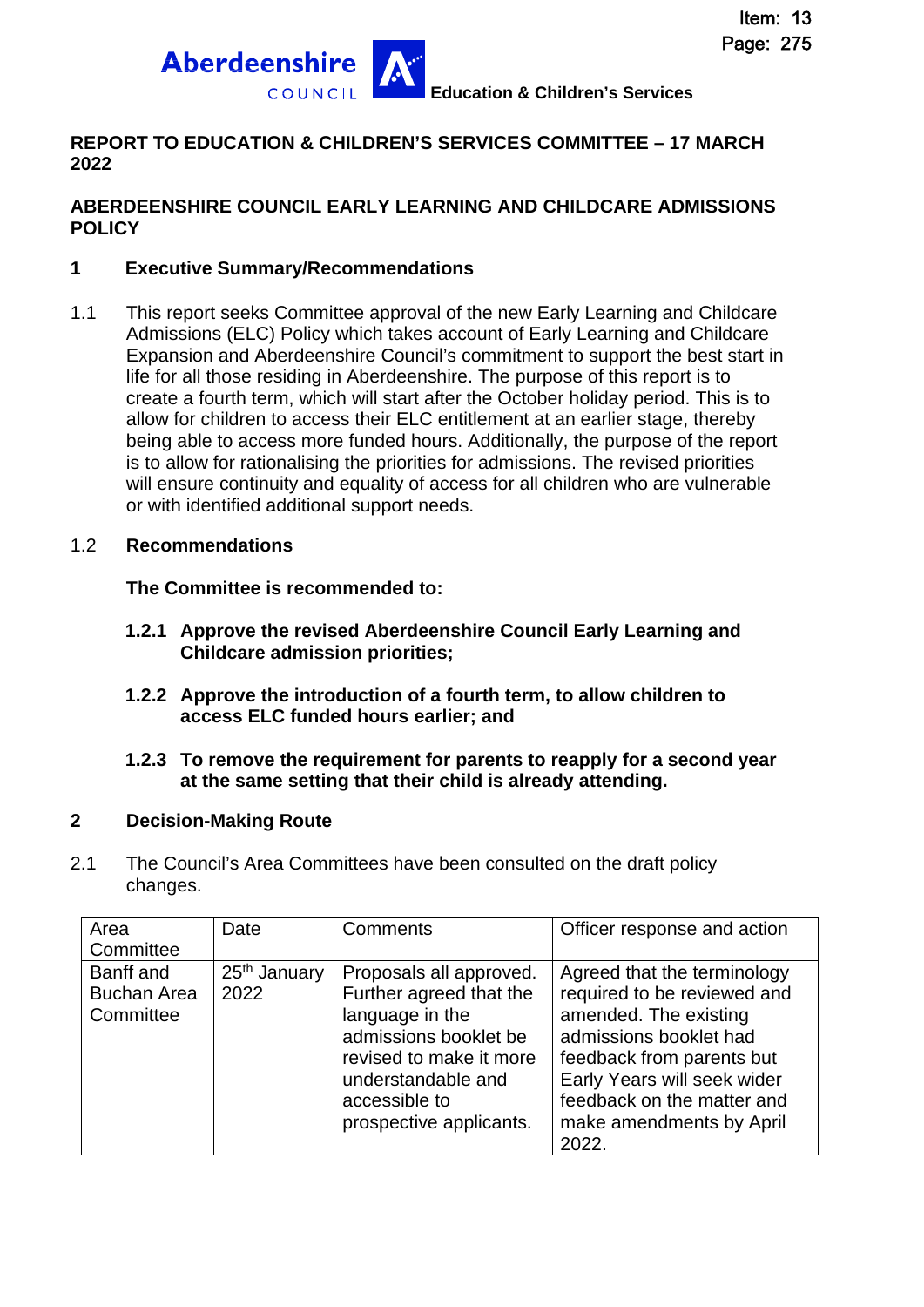| Marr Area                                     | 14 <sup>th</sup>                    | To welcome the                                                                                                                                                                                                                                                                                                                                                                                                                                                                                                          |                                                                                                                                                                                                                                                                                                                                                                                                                                                                                                                                                                                                                                                                                                                                                        |
|-----------------------------------------------|-------------------------------------|-------------------------------------------------------------------------------------------------------------------------------------------------------------------------------------------------------------------------------------------------------------------------------------------------------------------------------------------------------------------------------------------------------------------------------------------------------------------------------------------------------------------------|--------------------------------------------------------------------------------------------------------------------------------------------------------------------------------------------------------------------------------------------------------------------------------------------------------------------------------------------------------------------------------------------------------------------------------------------------------------------------------------------------------------------------------------------------------------------------------------------------------------------------------------------------------------------------------------------------------------------------------------------------------|
| Committee                                     | December                            | proposed changes.                                                                                                                                                                                                                                                                                                                                                                                                                                                                                                       |                                                                                                                                                                                                                                                                                                                                                                                                                                                                                                                                                                                                                                                                                                                                                        |
|                                               | 2021                                |                                                                                                                                                                                                                                                                                                                                                                                                                                                                                                                         |                                                                                                                                                                                                                                                                                                                                                                                                                                                                                                                                                                                                                                                                                                                                                        |
| <b>Buchan Area</b><br>Committee               | 7 <sup>th</sup><br>December<br>2021 | To provide the following<br>comments:<br>(1) To support the<br>change to the<br>admissions policy<br>and simpler process<br>for returners.<br>(2) To request that<br>consideration be<br>given to allowing<br>children to attend<br>from the day after<br>their third birthday.<br>(3) To query the cost<br>per child difference<br>between council<br>settings and<br>private/third sector<br>providers; and to<br>note the importance<br>of supporting the<br>sustainability of<br>private/third sector<br>providers. | As part of the 1140 review,<br>which is due to be complete<br>by July 2022, consideration<br>for allowing children to access<br>ELC the day after their third<br>birthday will be considered.<br>The review paper will go to<br>the Early Years Board in<br>June/July and then any follow<br>up recommendations and the<br>outcome of the review will<br>come before ECS Committee<br>in September 2022.<br>A cost difference per child<br>has commenced. The<br><b>Scottish Government have</b><br>commissioned research to<br>identify the cost of ELC<br>delivery in the funded<br>provider sector. As part of the<br>1140 review, a cost exercise<br>will also be carried out. This<br>information will be shared<br>with Cllrs in September 2022. |
| Kincardine<br>and Mearns<br>Area<br>Committee | 8 <sup>th</sup><br>December<br>2021 | Members provided the<br>following comments;<br>1. Suggested clarity<br>around the wording<br>regarding entry<br>date into nursery<br>once a child turns 3<br>years of age,<br>implies they can<br>start the Monday<br>following their third<br>birthday.<br>2. Suggested clearer<br>language around<br>ante pre-school,<br>suggest we attribute<br>ages and clearer<br>terminology.<br>3. P. 134, all approved<br>delay entry to<br>primary one, what<br>percentage of those                                            | Agreed that this change is<br>required. The existing<br>admissions booklet had<br>feedback from parents but<br>Early Years will seek wider<br>feedback on the matter and<br>make amendments by April<br>2022.                                                                                                                                                                                                                                                                                                                                                                                                                                                                                                                                          |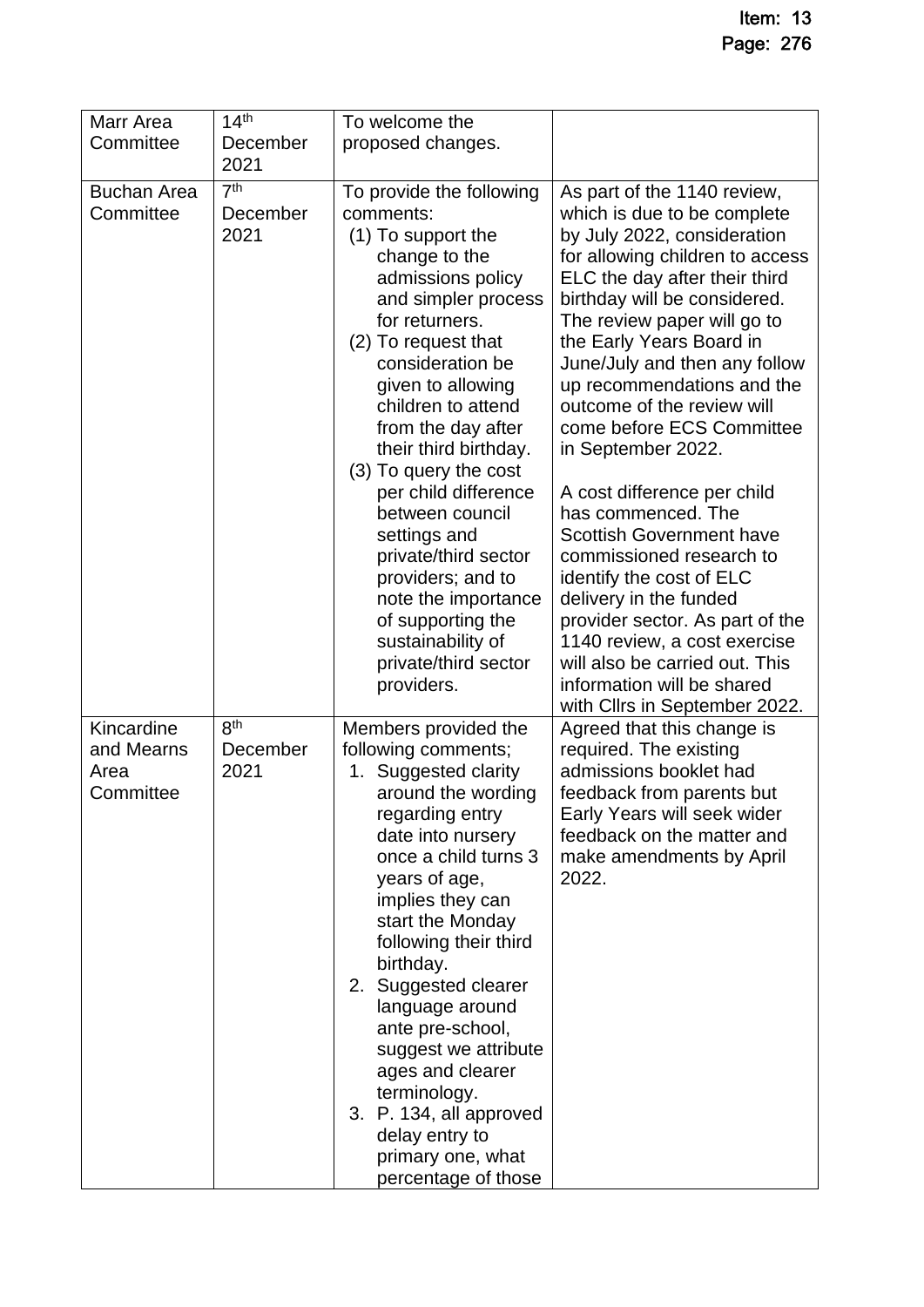| Formartine<br>Area<br>Committee | 16 <sup>th</sup><br>November<br>2021    | that apply for<br>delayed entry<br>become approved<br>entry and how do<br>they become a<br>supported<br>application,<br>Suggested advice<br>to parents be<br>included in this<br>document.<br>4. Figures and a brief<br>to be shared with<br><b>K&amp;M</b> Area<br>Committee on<br>Delayed Entry.<br>Commend staff and<br>welcome the report and<br>the proposed policy                                                                         |  |
|---------------------------------|-----------------------------------------|--------------------------------------------------------------------------------------------------------------------------------------------------------------------------------------------------------------------------------------------------------------------------------------------------------------------------------------------------------------------------------------------------------------------------------------------------|--|
|                                 |                                         | revision.                                                                                                                                                                                                                                                                                                                                                                                                                                        |  |
| Garioch Area<br>Committee       | $\overline{7^{th}}$<br>December<br>2021 | Committee agreed to:-<br>1. welcome the<br>introduction of a<br>fourth term to allow<br>children to access<br><b>ELC</b> funded hours<br>earlier; and<br>2. welcome the<br>removal of the<br>requirement for<br>parents to reapply<br>for a second year at<br>the same setting as<br>their child is already<br>attending; and<br>3. to request that a<br>briefing note on<br>deferred entry be<br>provided to the<br>Committee in due<br>course. |  |

#### **3 Discussion**

#### **Admissions Priorities**

3.1 There are currently 10 priorities, as agreed at Education, Learning and Leisure Committee in 2015 (**Appendix 2**). It is possible to reduce the number of priorities, in part due to, which states *'The choice of setting available to families*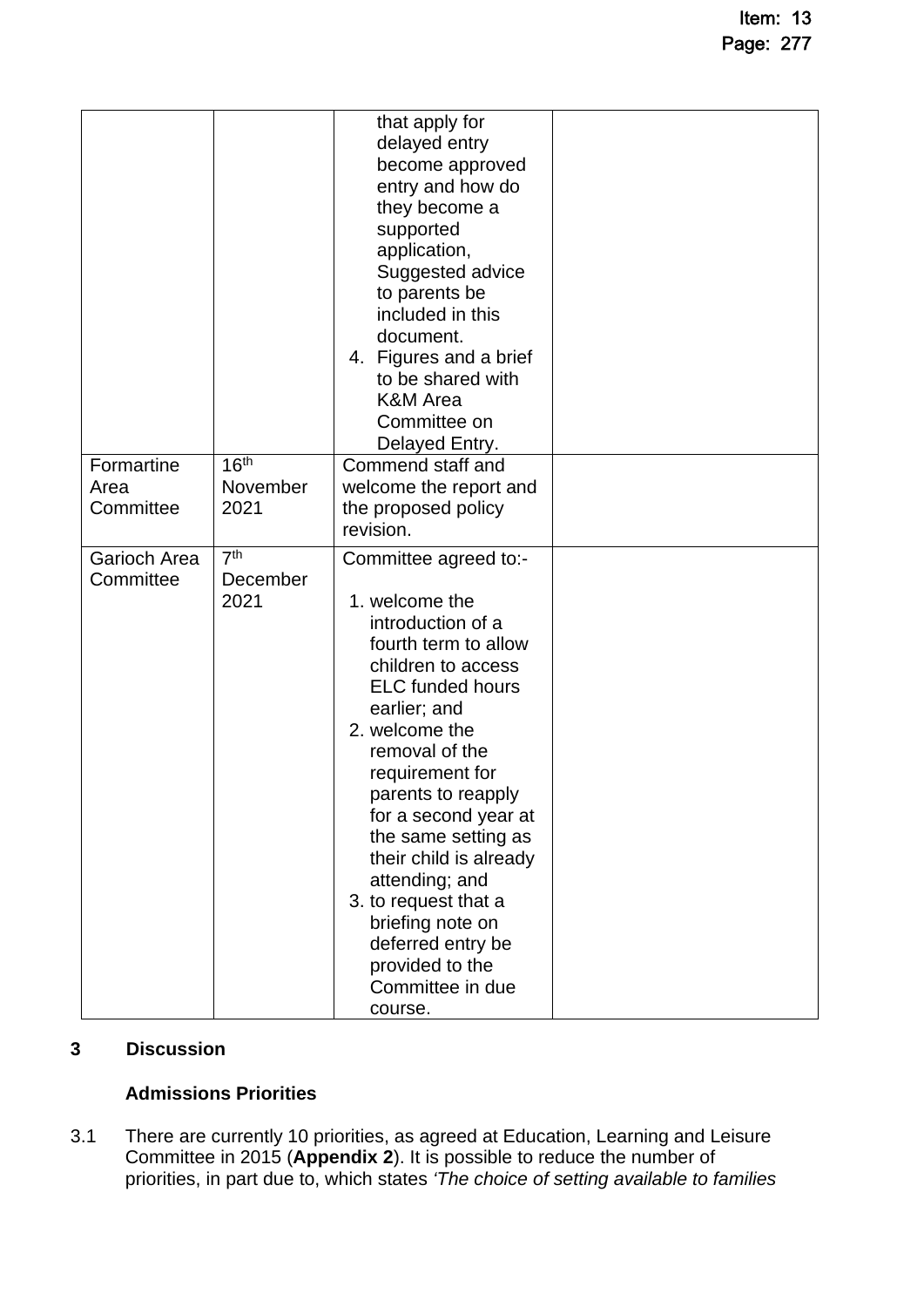*is not restricted to their own local authority boundary'.* The proposed changes to the criteria/priorities can be seen in **Appendix 1**.

- 3.2 The previous Early Learning and Childcare priorities were approved by the Education, Learning and Leisure Committee in December 2015. The priorities and identification of terms give clear guidance to staff and parents/carers about Aberdeenshire Council's Early Learning and Childcare admissions process.
- 3.3 The changes that are being proposed have all been discussed with several Funded Providers and Early Years Senior Practitioners. The consensus is that these would be beneficial and would impact positively on children and families.
- 3.4 The change for those children that have been deferred for an additional year or who are returners is because, in 45% of cases, the children are already attending the setting that they apply to for the following academic year. A notification process would still be required but would be far less onerous a task.
- 3.5 In relation to the proposed priority 2 (Already placed eligible 2 year olds. Looked after children /vulnerable children (supported application) and children with ASN (supported application and MAAPM), it was thought that this would ensure that those who are likely to benefit the most from ELC should be all be prioritised. After placement of priority 1 (returners and deferred and delayed entry), there would be more than enough capacity of places for children in priority 2 to access a place that meets the child's requirements.
- 3.6 The decision to place applications for children with a sibling in the school is to support accessibility. Given the geography of Aberdeenshire and challenges in accessing public transport in the more rural and remote rural locations, if an ELC child is not placed at the same setting or in a setting that is close to that of their sibling, then this can be a barrier to children being able to access their fully-funded entitlement.

#### **Introduction of a fourth term**

- 3.7 Currently there are three terms in the academic year for ELC. The dates and eligibility in terms of age are shown in figure 1 below. It is proposed that there are four ELC terms in each academic year. The key benefit would be that children would be able to access funded hours earlier. The estimated number of children that would benefit from such a change to the admissions policy would be 443. The breakdown is 178 going to funded providers and approximately 226 going to Council ELC settings.
- 3.8 For a child accessing ELC over term time (30 hours per week), this would translate to on average 240 hours of additional funded ELC. This would improve affordability of childcare while allowing children to have earlier access to Early Learning and Childcare, thus improving outcomes for children. Another advantage would be the reduction in children transitioning into ELC each term, which would assist practitioners in supporting children.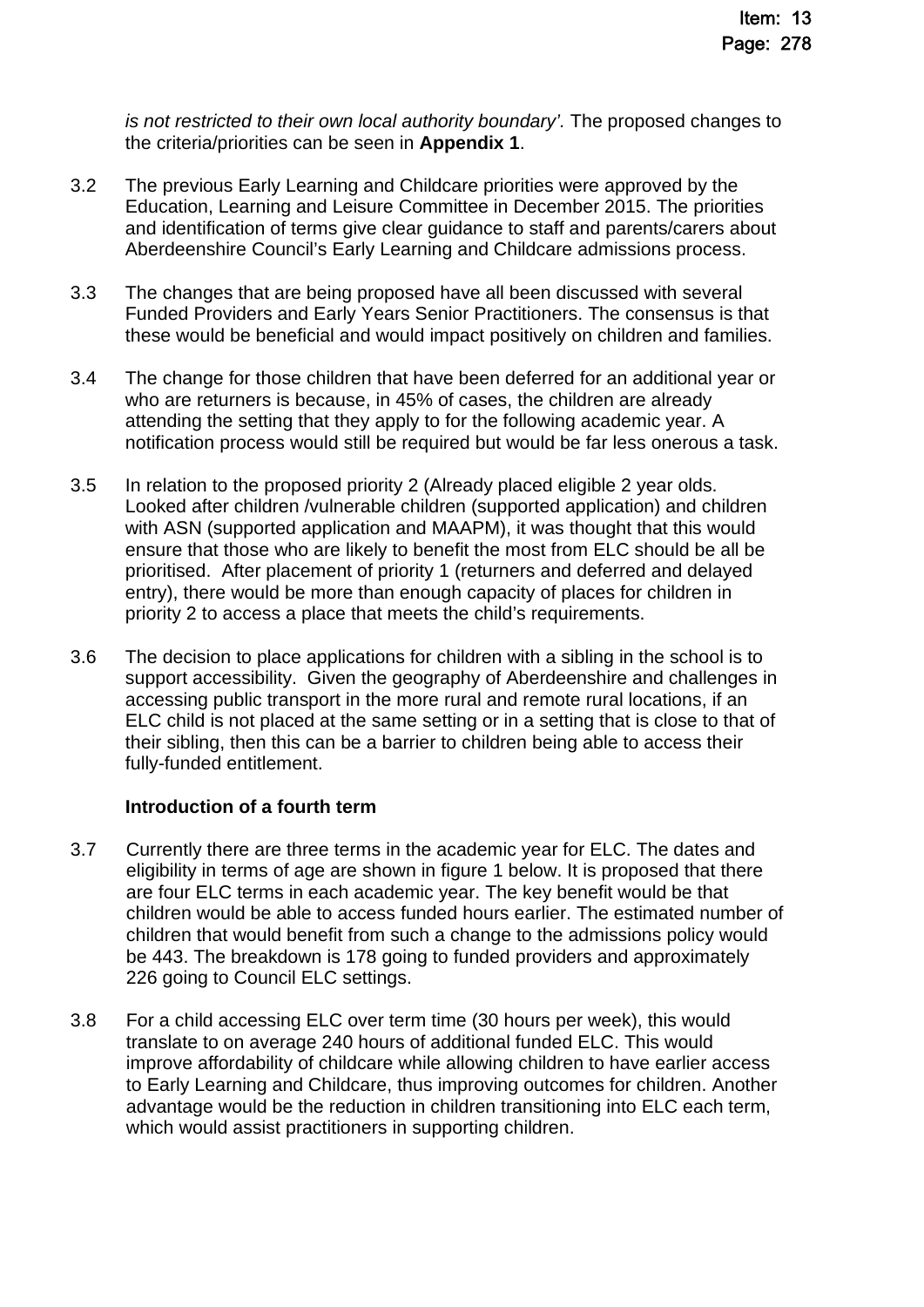#### **Figure 1 - Current academic terms and eligibility**

| <b>Children born between:</b>                   | They will be eligible from these<br>school terms             |  |  |
|-------------------------------------------------|--------------------------------------------------------------|--|--|
| Start date of Term April and 31st August        | Start date of term August or when<br>child turns 3 years old |  |  |
| 1st September to start of date of               |                                                              |  |  |
| term commencing January                         | Start date of term January (inclusive)                       |  |  |
| Date after January term starts and date of term |                                                              |  |  |
| commencing April                                | Start date of term April (inclusive)                         |  |  |

#### **Figure 2 – Proposed academic terms and eligibility**

| <b>Children born between:</b>                                         | They will be eligible from these<br>school terms                                                  |
|-----------------------------------------------------------------------|---------------------------------------------------------------------------------------------------|
| Start date of Term April and 31st August                              | Start date of term August and up to<br>31 <sup>st</sup> August (at point when child<br>turns $3)$ |
| 1st September and start date of<br>term commencing October            | Start date of Term<br>October (inclusive)                                                         |
| Date after October term starts and date of<br>term commencing January | Start date of term<br>January (inclusive)                                                         |
| Date after January term starts and date of term<br>commencing April   | Start date of term April (inclusive)                                                              |

#### **Removal of requirement to reapply**

- 3.9 As, on average 45% (approx. 2830 children) of all ELC applications each year are returners to the same setting, it is thought that the removal of the need to reapply for these families would reduce the workload for not only settings but also for families. The need to reapply can cause confusion for families each year, with approximately 7% missing the application period due to the assumption that ELC provision would simply continue.
- 3.10 Should this proposal be approved, then a far simpler process would be discussed and developed collaboratively with Council Early Years Senior Practitioners and Funded Provider settings prior to implementation.

#### **4 Council Priorities, Implications and Risk**

- 4.1 In developing the revised priorities, the Early Years' Service considered the following documents:
	- The Funding follows the Child,
	- GIRFEC,
	- Children and Young People Act 2014,
	- UNCRC articles 3, 18, 20, 23, 26, 28.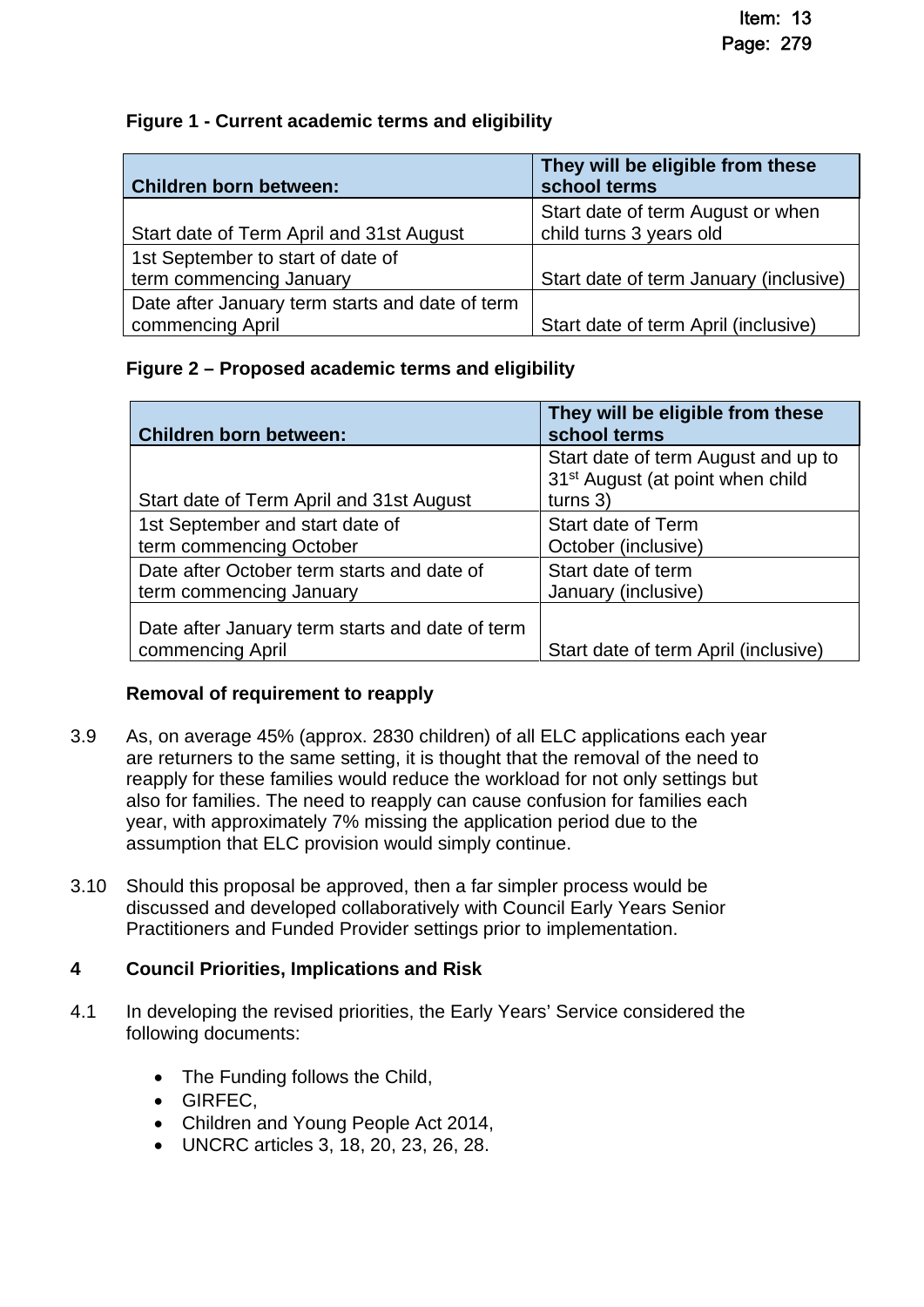4.2 Early Learning and Childcare is cross cutting and as such should impact positively on all three Council pillars and all six priorities.

| <b>Pillar</b>          | <b>Priority</b>              |  |
|------------------------|------------------------------|--|
| Our People             | Education                    |  |
|                        | Health & Wellbeing           |  |
| <b>Our Environment</b> | Infrastructure               |  |
|                        | <b>Resilient Communities</b> |  |
| Our Economy            | Economy & Enterprise         |  |
|                        | <b>Estate Modernisation</b>  |  |

4.3 This report helps deliver against Aberdeenshire Children's Services Plan Priorities – Early Years and Children and Young People's Mental Health and Wellbeing.

This report helps deliver on the Local Outcomes Improvement Plan (LOIP) Priority – Reducing Child Poverty in Aberdeenshire.

4.4 The table below shows whether risks and implications apply if the recommendations are agreed.

| <b>Subject</b>                             | Yes | <b>No</b> | N/A |
|--------------------------------------------|-----|-----------|-----|
| Financial                                  | X   |           |     |
| <b>Staffing</b>                            |     |           |     |
| <b>Equalities and Fairer Duty Scotland</b> | х   |           |     |
| Children and Young People's Rights         | x   |           |     |
| and Wellbeing                              |     |           |     |
| <b>Climate Change and Sustainability</b>   |     |           |     |
| <b>Health and Wellbeing</b>                | х   |           |     |
| <b>Town Centre First</b>                   |     |           |     |

4.5 There are potential financial implications in relation to the introduction of a fourth term. The financial implications relate specifically to the children that will access their ELC funded hours earlier via a Funded Provider. Local Authority staffing will be in place already and so there will be improved utilisation of staffing across the Council ELC settings.

The cost implications of the fourth term are £240K. There is capacity within the ELC funding from the Scottish Government that allows for this additional cost to be met without there being any budgetary pressures on the ELC budget.

4.6 An IIA has been completed (**Appendix 3**) for the proposed new policy. No negative impacts have been identified. The following positive impacts have been identified and these include earlier access to funded entitlement for children, improved educational and developmental outcomes, reduced outgoings for families, increased options with regards to learning and childcare options for families at an earlier stage, improved accessibility to ELC and improved flexibility of provision.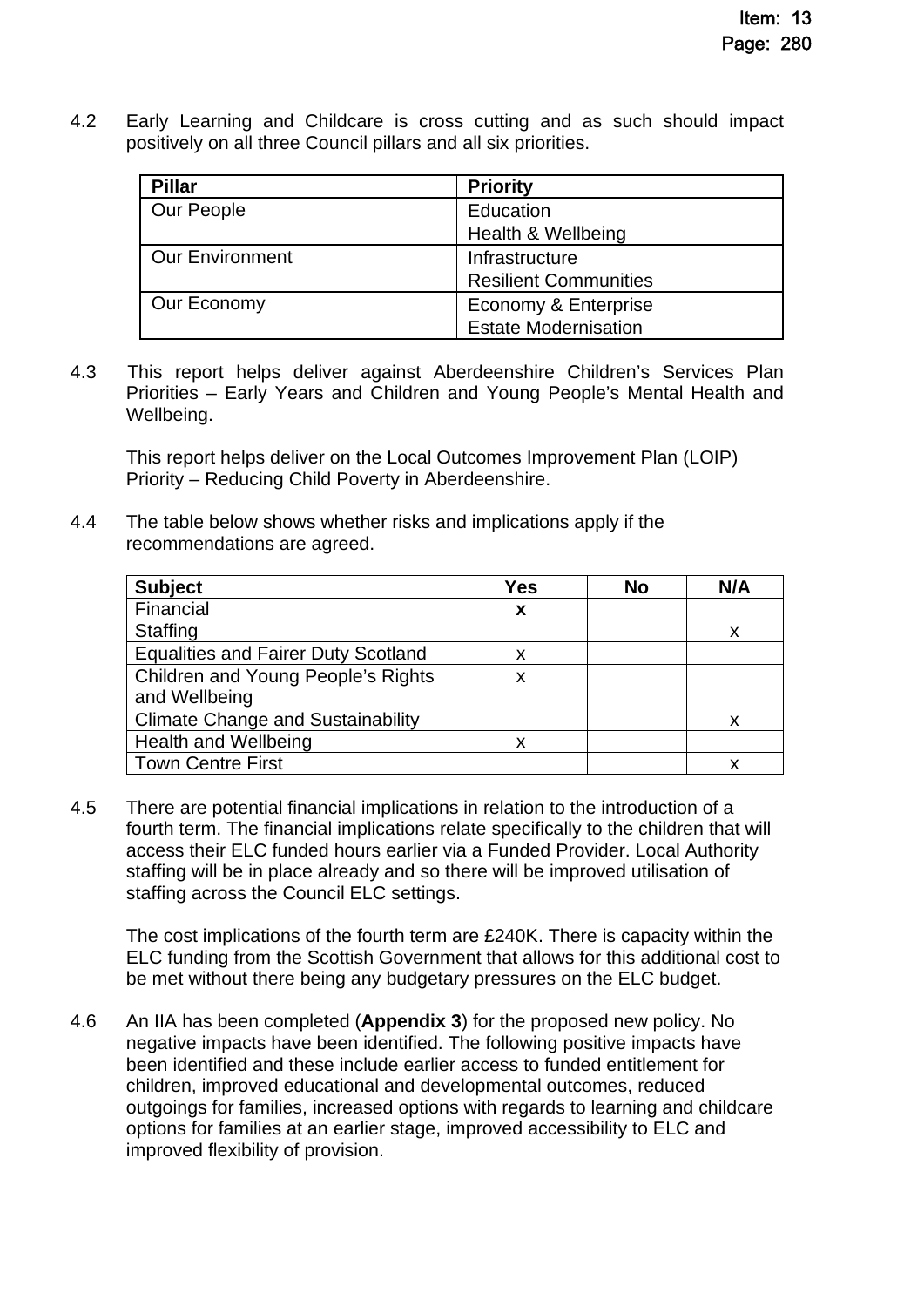- 4.7 The following Risks have been identified as relevant to this matter on a Corporate Level:
	- [ACORP005](https://aberdeenshire.sharepoint.com/sites/EvidenceBank/Shared%20Documents/General/3.%20Performance/Links%20from%20Narrative/3.5%20External%20Scruitiny%20and%20Risk/34.%20Aberdeenshire%20Corporate%20Risk%20Register.pdf#search=ACORP005%20Working%20with%20other%20organisation) Working with other organisations (e.g. supply chains, outsourcing and partnership working)
	- [ACORP006](https://aberdeenshire.sharepoint.com/sites/EvidenceBank/Shared%20Documents/General/3.%20Performance/Links%20from%20Narrative/3.5%20External%20Scruitiny%20and%20Risk/34.%20Aberdeenshire%20Corporate%20Risk%20Register.pdf#search=ACORP005%20Working%20with%20other%20organisation) Reputation management (including social media).

The following Risks have been identified as relevant to this matter on a Strategic Level:

- [ECSSR002](https://aberdeenshire.gov.uk/media/26330/ecsdirectoraterisksregister.pdf)  ECS Directorate Risk To secure continuous improvement in outcomes for children and young people.
- [LOIP Priorities](https://www.ouraberdeenshire.org.uk/our-priorities/local-outcomes-improvement-plan/) o Reducing child poverty o Connected and cohesive communities

#### **5 Scheme of Governance**

- 5.1 The Head of Finance and Monitoring Officer within Business Services have been consulted in the preparation of this report and had no comments to make and are satisfied that the report complies with the Scheme of Governance and relevant legislation.
- 5.2 The Committee is able to consider this item in terms of Section E3.4 and E3.7 of the [List of Committee Powers in Part 2A](http://publications.aberdeenshire.gov.uk/dataset/c8044f6f-e327-499f-bbc7-94ae9d699559/resource/8d829bb9-95e7-4c83-bc0b-63b76bcba159/download/list-of-committee-powers.pdf) of the Scheme of Governance as the report refers to the provision of early years child care to provide the service either internally or externally through commissioning of services in terms of Children and Young People (Scotland) Act 2014.

#### **Laurence Findlay Director of Education & Children's Services**

Report prepared by James Martin, Early Years' Service Manager Date 14/01/2022

#### **List of Appendices:**

Appendix 1 – Proposed New Early Learning and Childcare Admissions (ELC) Policy

- Appendix 2 Current Priorities for ELC Admissions
- Appendix 3 Integrated Impact Assessment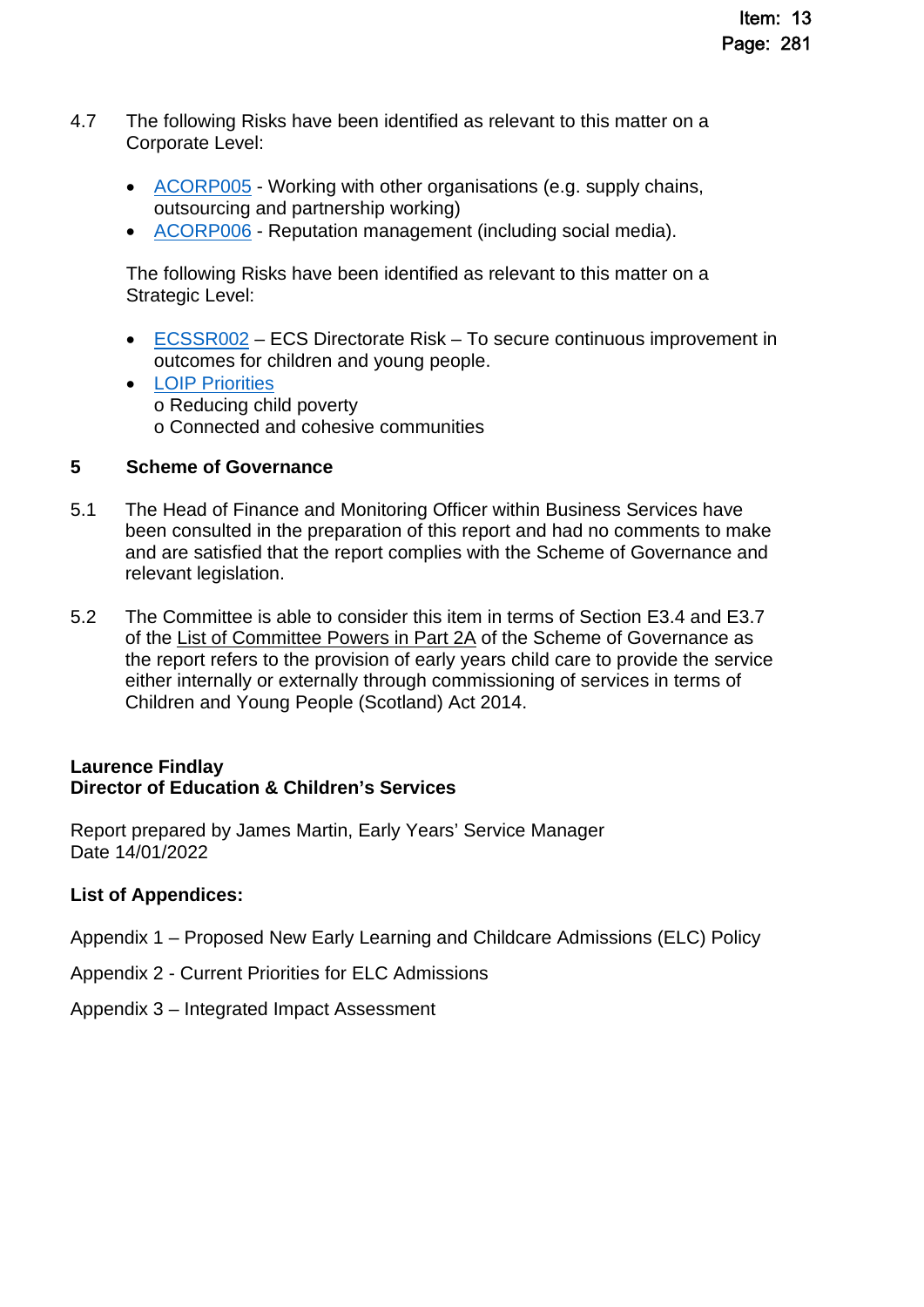#### **Appendix 1 - Proposed New Early Learning and Childcare Admissions (ELC) Policy**

#### **Context**

Early Learning and Childcare (ELC) is a vital stage in a child's learning and development and helps children to learn through play. A high-quality early learning and childcare experience builds on the rich learning from home and wider life experiences. It promotes the development of other essential skills that children will rely on in later life.

Scottish Government have committed to 1140 hrs of funding per year of Early Learning and Childcare for all 3- and 4-year-old children and eligible 2-year-old children who meet the criteria.

Aberdeenshire Council has a duty to provide funded ELC places for all 3- and 4-yearolds and for eligible 2-year-olds. Parents/carers will be entitled to up to 1140 hours of ELC.

In Aberdeenshire we provide high quality, flexible ELC that is accessible and affordable for all families. We provide a variety of settings across Aberdeenshire for families to access up to 1140hrs of funding every year.

There is a variety of settings providing different models of ELC for you to choose from. These include Local Authority schools and Funded Providers, our Funded Providers include private nurseries, playgroups and childminders.

All providers of government funded early learning and childcare are currently inspected by the Care Inspectorate and Education Scotland. Practitioners follow national guidelines for the learning and care of children aged 0-5 years that encourage learning through play.

#### **Policy Purpose and Aims**

The Admission Policy ensures that early learning and childcare places are allocated fairly and equitably in accordance with national legislation and policy.

In Aberdeenshire we have developed our approach to expansion of early learning and childcare in line with the Scottish Government's key themes by ensuring:

- flexibility
- accessibility
- quality
- affordability

In addition to the above, general principles also apply:

• All ELC provision is non-denominational.

• An ELC establishment must have at least eight children who attend on a regular basis before it is deemed viable to ensure an appropriate educational experience.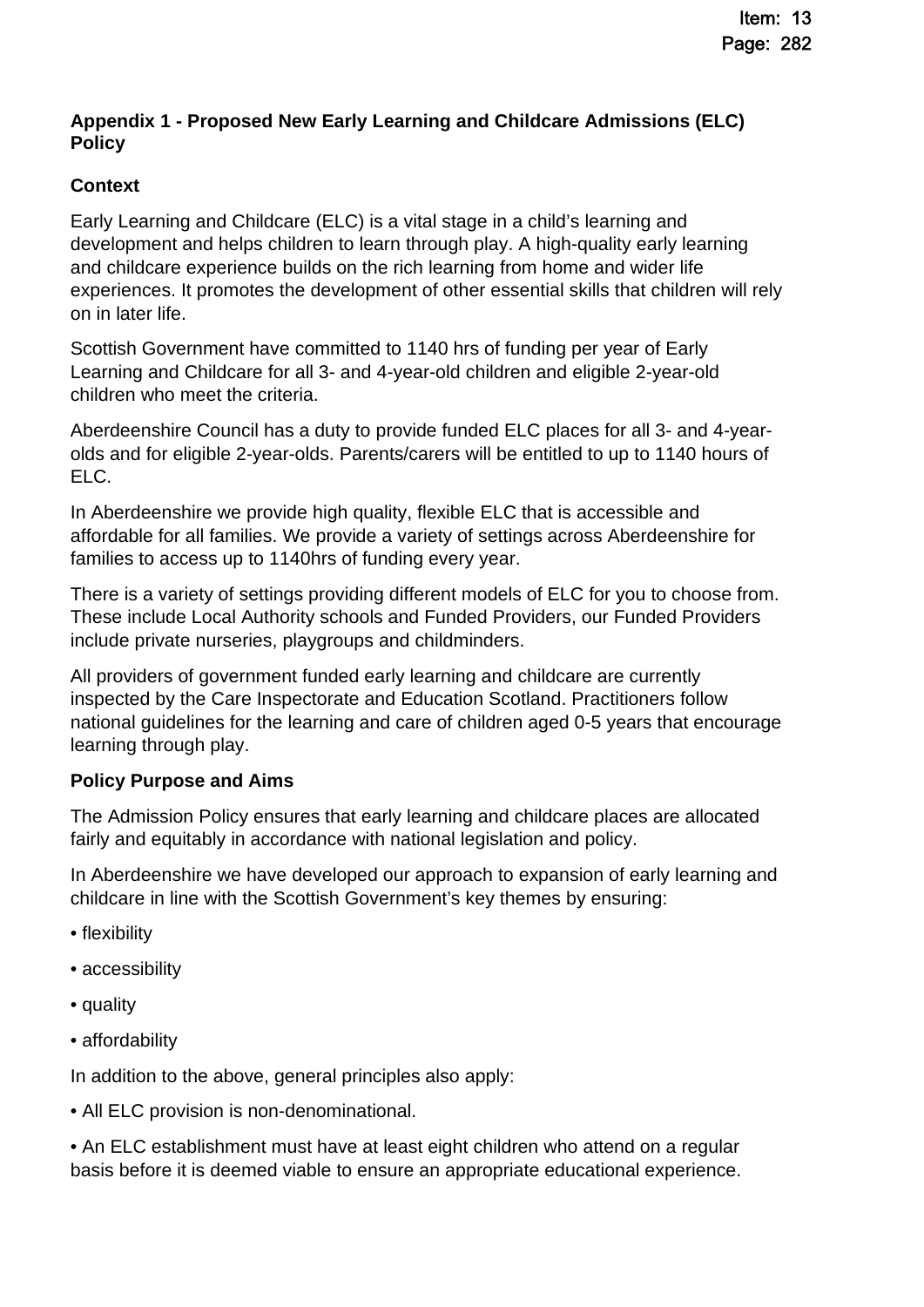#### **Three to five year olds and eligibility**

| <b>Children born between</b>                                               | They will be eligible from                                                                |
|----------------------------------------------------------------------------|-------------------------------------------------------------------------------------------|
| The date of the start of the Easter Term to the<br>31 <sup>st</sup> August | The date of the start of term<br>in August or when a child<br>has had their 3rd birthday. |
| 1 <sup>st</sup> September and start date of returning after                | The date of returning after                                                               |
| October break                                                              | October break (inclusive)                                                                 |
| The date of returning after October break and                              | The date of the start of term                                                             |
| the date of the start of term in January.                                  | in January (inclusive)                                                                    |
| The date of the start of term in January term                              | The date of start of term in                                                              |
| and the date of start of term in April.                                    | April (inclusive)                                                                         |

#### **2 Nurture Funding (Eligible two year olds)**

2-year old's who meet the following criteria can access funded Early Learning and Childcare:

- 1. Children who are looked after and accommodated or are under a kinship or guardianship order. (Applications are to be made by the relevant Social Worker)
- 2. Children whose families are in receipt of one or more qualifying benefits.

#### **Allocation of Early Learning and Childcare places**

Early Learning and Childcare places are allocated using Aberdeenshire Early Learning and Childcare Policy for Admissions.

#### **Priority 1**

All children returning for another academic year.

All approved delayed Entry to P1 (supported application) (born Aug –Dec)

All entitled delayed entry (born Jan-Feb)

#### **Priority 2**

Already placed eligible 2-year-olds (this needs to be indicated on the online application)

Looked after children /vulnerable children (supported application)

Children with ASN (supported application and MAAPM)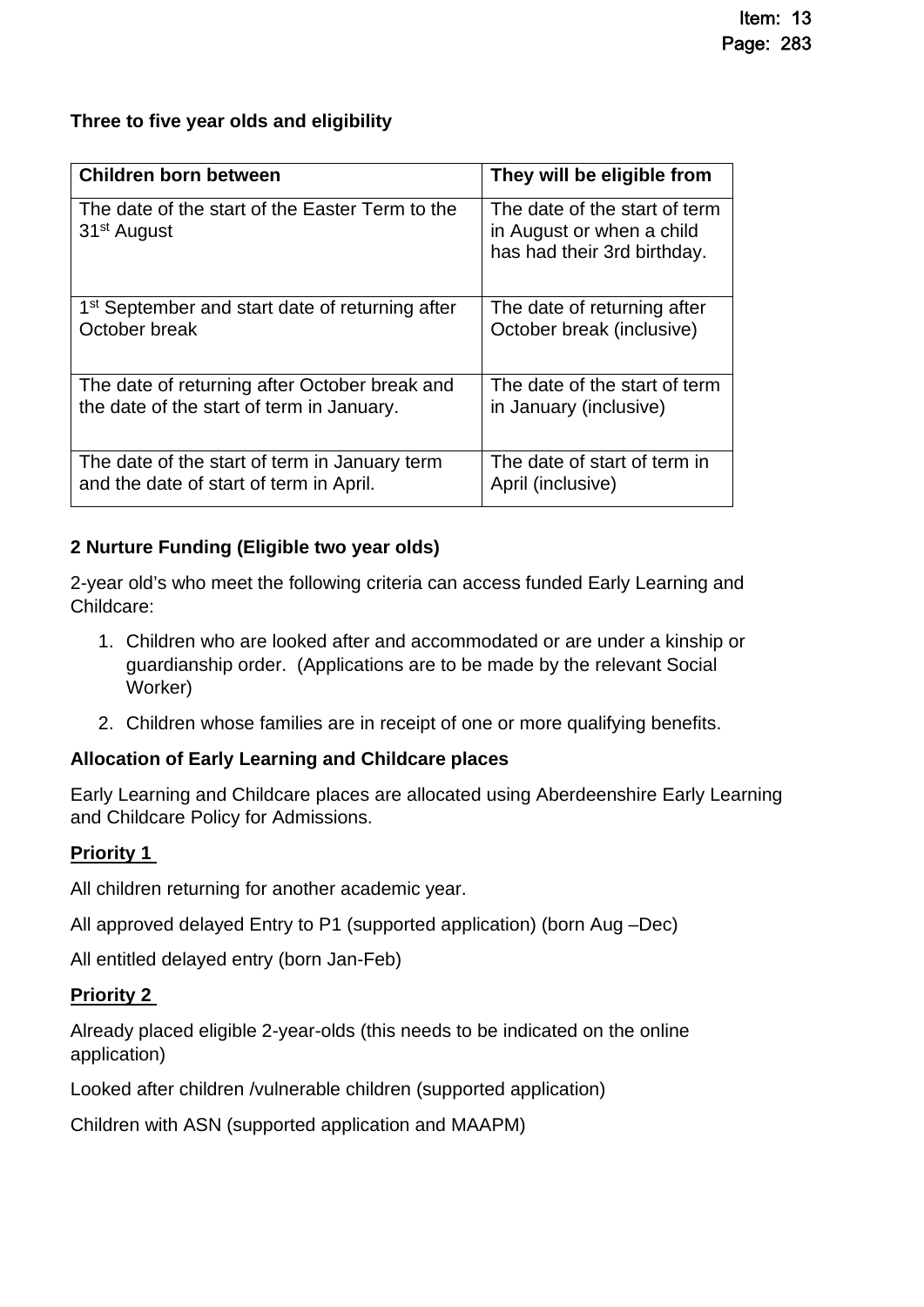#### **Priority 3**

All new applications for preschool children with siblings in the school.

#### **Priority 4**

All new preschool applications.

### **Priority 5**

All ante preschool with siblings in the school

#### **Priority 6**

All ante preschool applications

#### **Priority 7**

Non-Aberdeenshire residents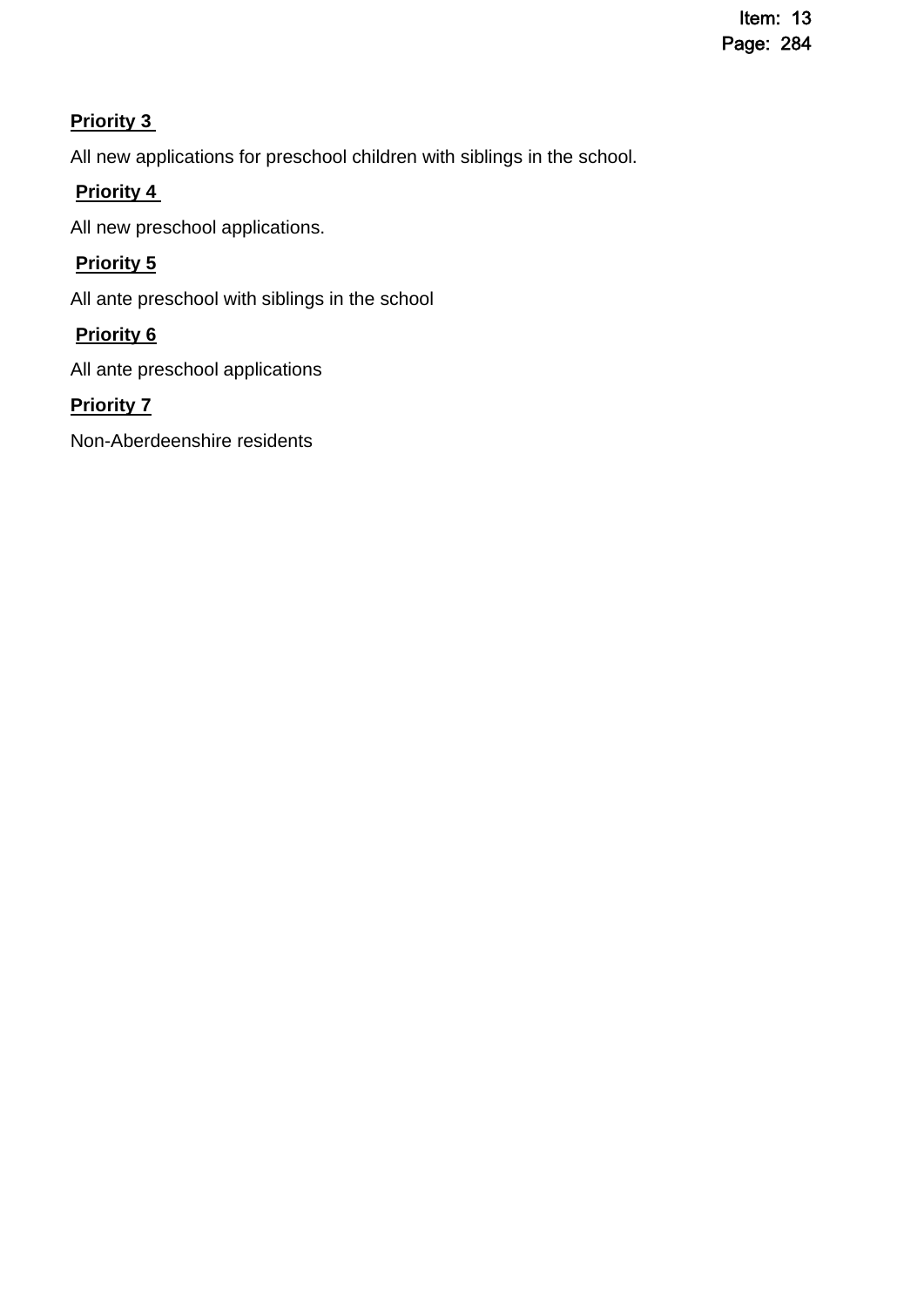#### **Appendix 2 – Current Priorities for ELC Admissions**

#### **Priority One**

Two-year old children eligible under Children and Young People (Scotland) Act 2014

#### **Priority Two**

Children deferring entry from Primary One and staying at an ELC setting, where an additional year of funding has been agreed by Aberdeenshire Council.

#### **Priority Three**

3 and 4-year old children who are resident in Aberdeenshire, who have a significant additional support needs.

#### **Priority Four**

Children who are returning to the same ELC setting, including those who were eligible from aged two.

#### **BY DATE OF BIRTH**

#### **Priority Five**

Four year olds from the local children's services network

#### **Priority Six**

Three year olds from the local Children's services network who have a sibling already within the ELC setting and/or school.

#### **Priority Seven**

Three year olds from the local children's services network

#### **Priority Eight**

Children whose childcare is within the local children' services network

#### **Priority Nine**

All other eligible children residing in Aberdeenshire

#### **Priority Ten**

Children residing out with Aberdeenshire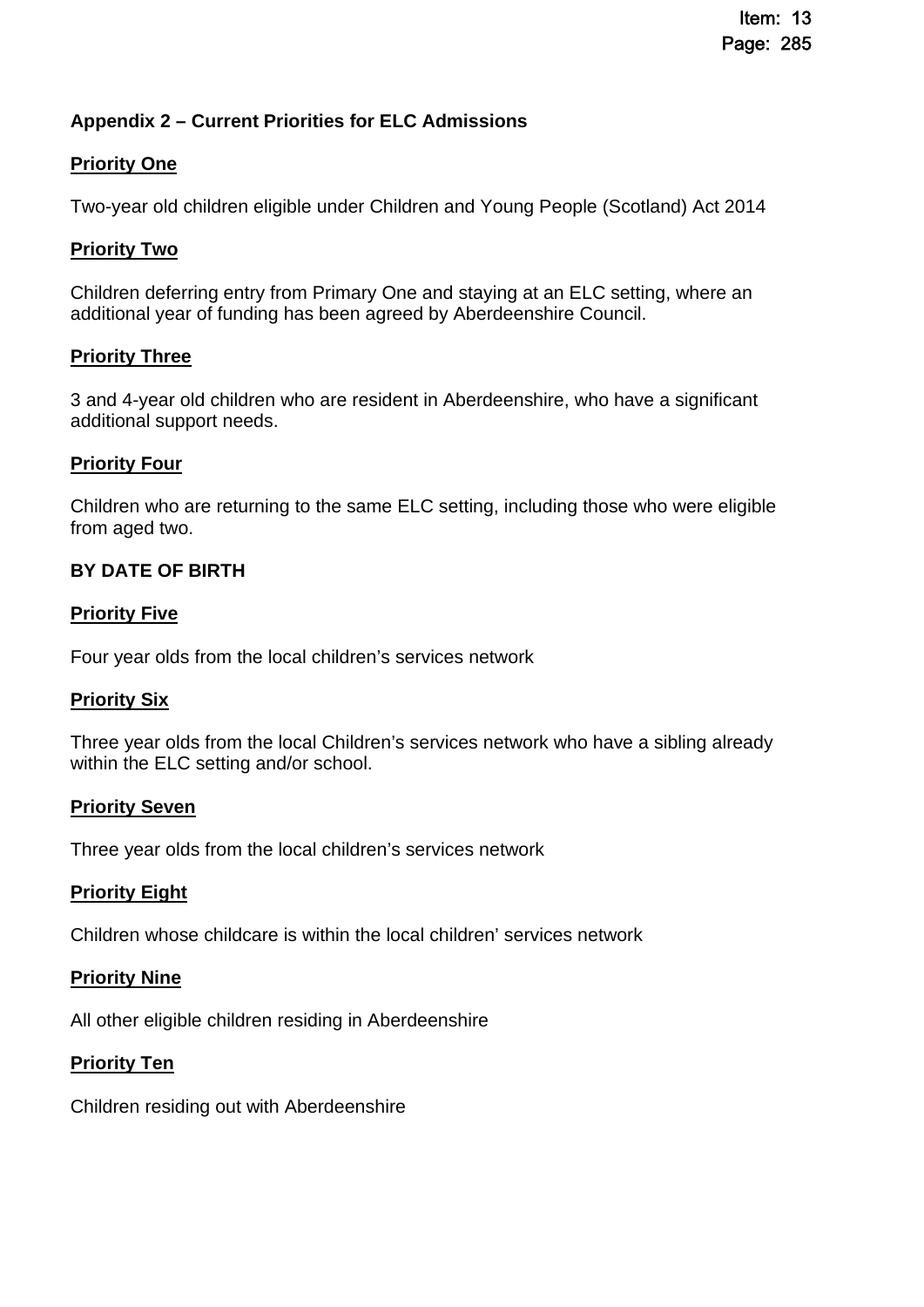# Aberdeenshire Council .

# Integrated Impact Assessment.

# Early Learning and Childcare Admissions Policy 2022 .

| Assessment ID                 | IIA-000375                                       |
|-------------------------------|--------------------------------------------------|
| <b>Lead Author</b>            | James Martin                                     |
| <b>Additional Authors</b>     | Marie Macdonald, Angie Craig                     |
| <b>Service Reviewers</b>      | Marie Macdonald, Gwen Sutherland                 |
| <b>Subject Matter Experts</b> | Susan Forbes, Lynne Gravener, Christine McLennan |
| Approved By                   | <b>Julia Matthew</b>                             |
| Approved On                   | Thursday January 20, 2022                        |
| <b>Publication Date</b>       | Friday January 21, 2022                          |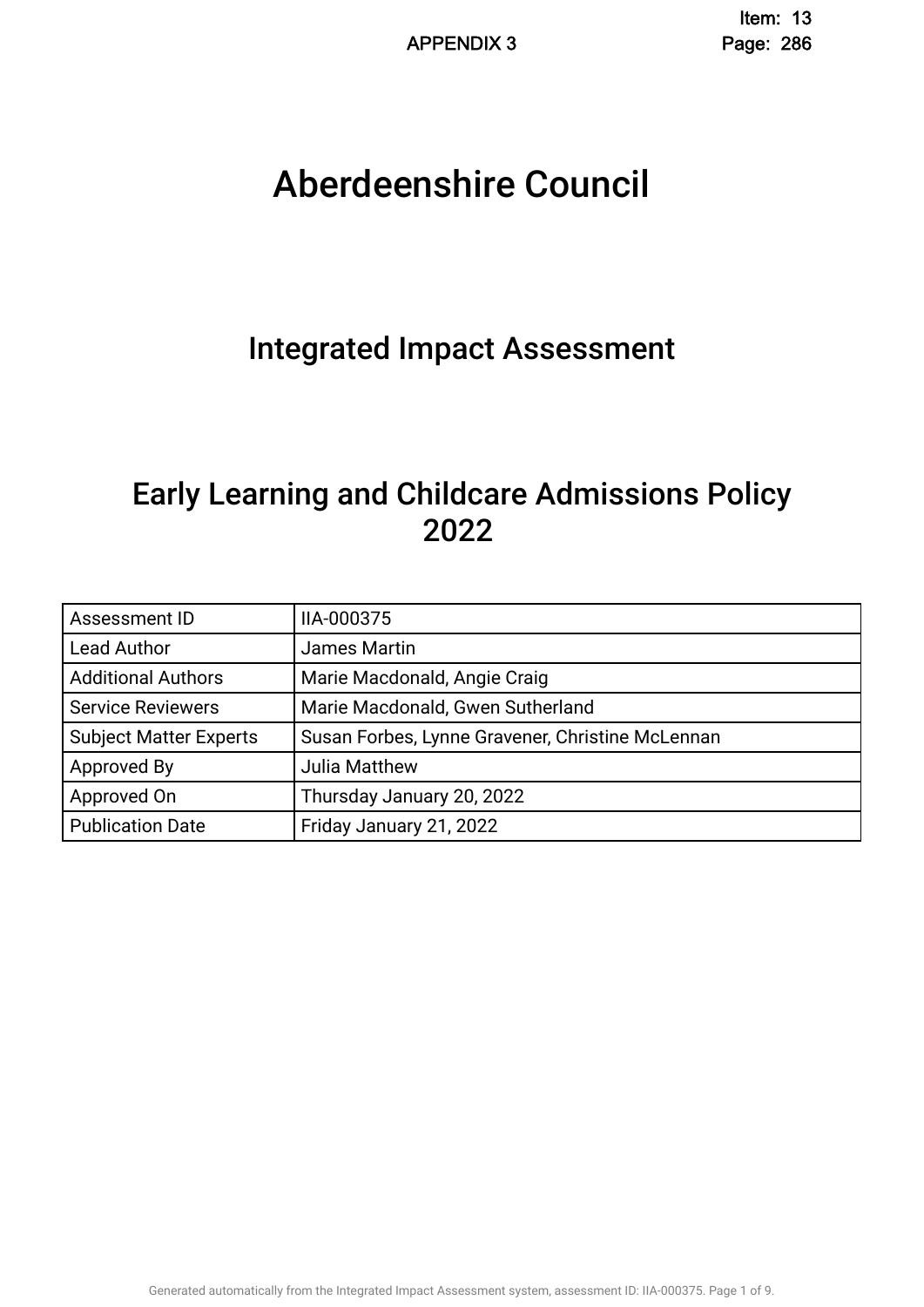# 1. Overview.

This document has been generated from information entered into the Integrated Impact Assessment system.

The purpose of this assessment, is to review the potential impact of the proposed changes to the ELC Admissions Policy. There will be a change in terms of the prioritisation of places. The purpose of this is to ensure that there is greater continuity for children and improved opportunities for those with additional requirements. There will also be the inclusion of an additional term, so there are now 4 terms rather than 3 terms. This means that children who meet the criteria, will be able to start after the October holidays.

During screening 6 of 10 questions indicated that detailed assessments were required, the screening questions and their answers are listed in the next section. This led to 3 out of 5 detailed impact assessments being completed. The assessments required are:

- Childrens' Rights and Wellbeing
- Equalities and Fairer Scotland Duty
- Health Inequalities

In total there are 17 positive impacts as part of this activity. There are 0 negative impacts, all impacts have been mitigated.

A detailed action plan with 1 points has been provided.

This assessment has been approved by julia.matthew@aberdeenshire.gov.uk.

The remainder of this document sets out the details of all completed impact assessments.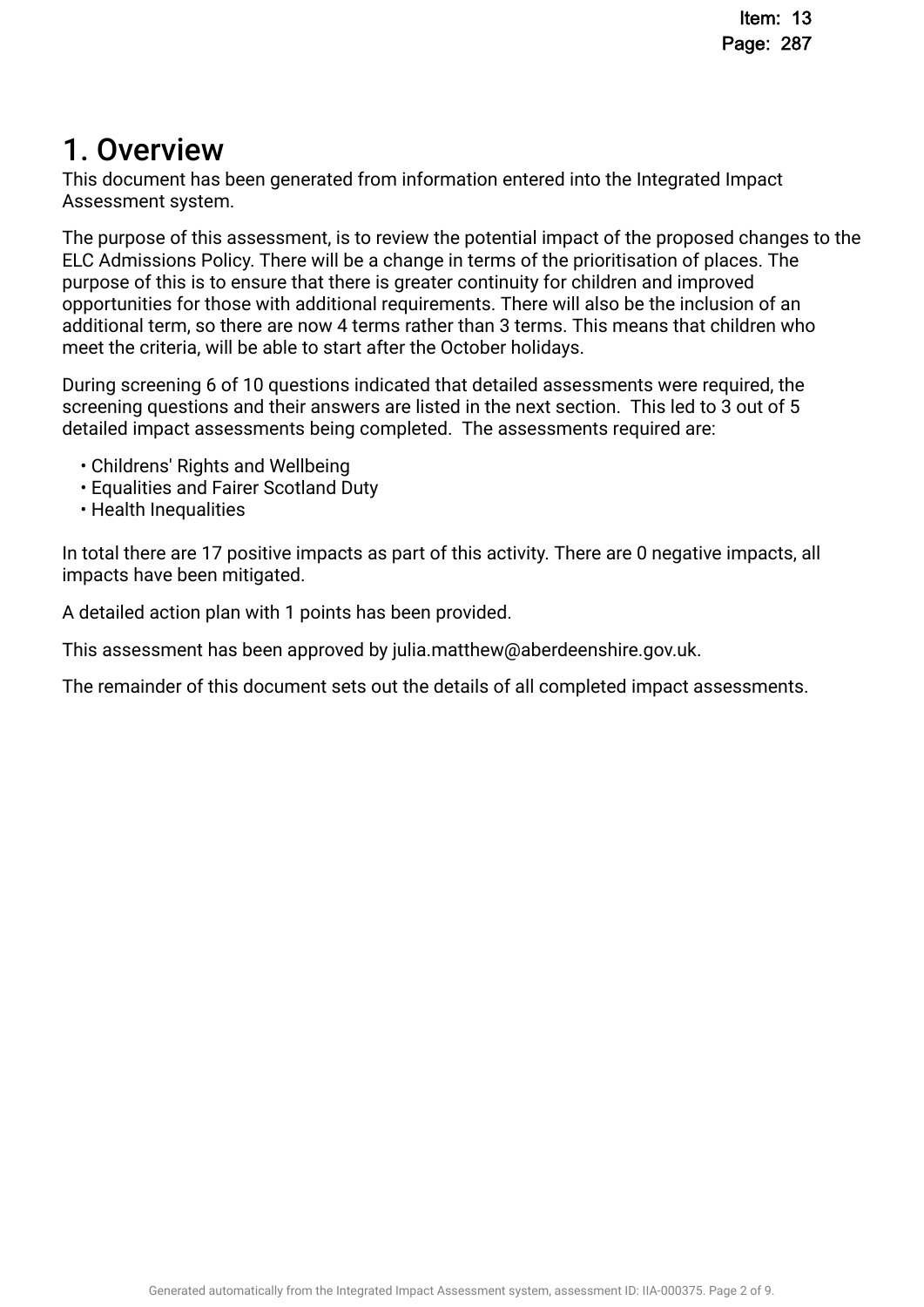# 2. Screening

| Could your activity / proposal / policy cause an impact in one (or more) of the<br>identified town centres?                                                                                           | No. |
|-------------------------------------------------------------------------------------------------------------------------------------------------------------------------------------------------------|-----|
| Would this activity / proposal / policy have consequences for the health and<br>wellbeing of the population in the affected communities?                                                              | Yes |
| Does the activity / proposal / policy have the potential to affect greenhouse gas<br>emissions (CO2e) in the Council or community and / or the procurement, use or<br>disposal of physical resources? | No  |
| Does the activity / proposal / policy have the potential to affect the resilience to<br>extreme weather events and/or a changing climate of Aberdeenshire Council or<br>community?                    | No. |
| Does the activity / proposal / policy have the potential to affect the<br>environment, wildlife or biodiversity?                                                                                      | No  |
| Does the activity / proposal / policy have an impact on people and / or groups<br>with protected characteristics?                                                                                     | Yes |
| Is this activity / proposal / policy of strategic importance for the council?                                                                                                                         | Yes |
| Does this activity / proposal / policy reduce inequality of outcome?                                                                                                                                  | Yes |
| Does this activity / proposal / policy have an impact on children / young<br>people's rights?                                                                                                         | Yes |
| Does this activity / proposal / policy have an impact on children / young<br>people's wellbeing?                                                                                                      | Yes |
|                                                                                                                                                                                                       |     |

# 3. Impact Assessments

| Children's Rights and Wellbeing            | No Negative Impacts Identified |
|--------------------------------------------|--------------------------------|
| <b>Climate Change and Sustainability</b>   | <b>Not Required</b>            |
| <b>Equalities and Fairer Scotland Duty</b> | No Negative Impacts Identified |
| <b>Health Inequalities</b>                 | No Negative Impacts Identified |
| <b>Town Centre's First</b>                 | <b>Not Required</b>            |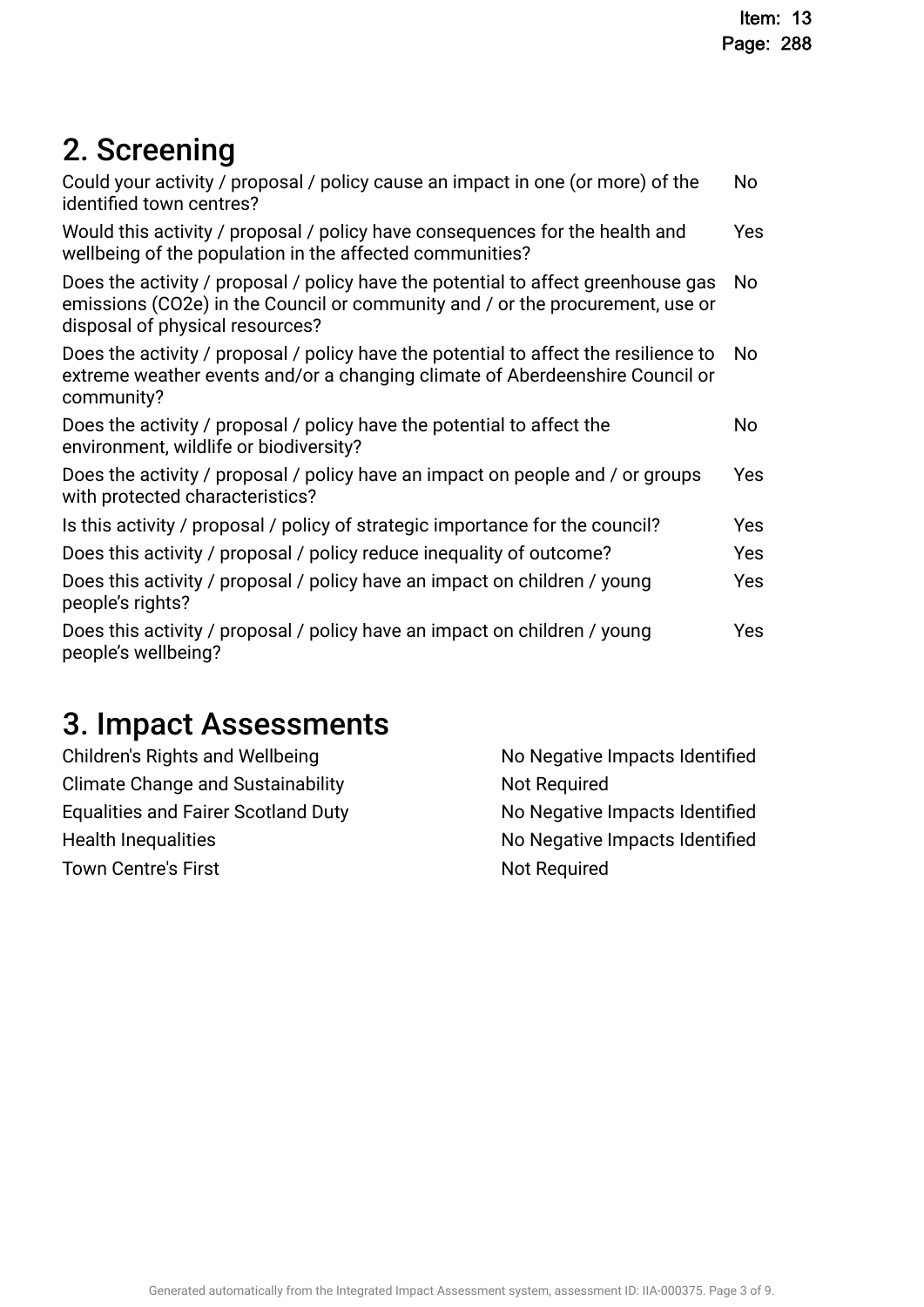# 4. Childrens' Rights and Wellbeing Impact Assessment

# 4.1. Wellbeing Indicators

| Indicator       | <b>Positive</b> | <b>Neutral</b> | <b>Negative</b> | Unknown |
|-----------------|-----------------|----------------|-----------------|---------|
| Safe            | Yes             |                |                 |         |
| <b>Healthy</b>  | Yes             |                |                 |         |
| Achieving       | Yes             |                |                 |         |
| <b>Nurtured</b> | Yes             |                |                 |         |
| <b>Active</b>   | Yes             |                |                 |         |
| Respected       |                 | Yes            |                 |         |
| Responsible     |                 | Yes            |                 |         |
| Included        | Yes             |                |                 |         |

# 4.2. Rights Indicators

| <b>UNCRC Indicators</b> | Article 3 - Best interests of the child                                                     |
|-------------------------|---------------------------------------------------------------------------------------------|
|                         | upheld by this activity /   Article 5 - Parental guidance and a child's evolving capacities |
| proposal / policy       | Article 6 - Life, survival and development                                                  |
|                         | Article 23 - Children with disabilities                                                     |
|                         | Article 28 - Right to education                                                             |
|                         | Article 29 - Goals of education                                                             |
|                         | Article 31 - Leisure, play and culture                                                      |

# 4.3. Positive Impacts

| <b>Impact Area</b> | Impact                                                                                                                                                                                                                                                                                                                                      |
|--------------------|---------------------------------------------------------------------------------------------------------------------------------------------------------------------------------------------------------------------------------------------------------------------------------------------------------------------------------------------|
| Achieving          | Access to ELC earlier will support a child's development and<br>learning. It will also increase the level of support that is available<br>to families, so that they may better support thier child at home.                                                                                                                                 |
| <b>Active</b>      | Children accessing more ELC, will be able to have more<br>opportunities to be active. It will also give parents/carers more<br>opportunities to be active also, through an increase in time for<br>themselves.                                                                                                                              |
| <b>Healthy</b>     | Accessing ELC earlier will allow for them to be able to start to<br>develop independence in areas related to their age and<br>development.                                                                                                                                                                                                  |
| Included           | Through increasing the access to and the prioritisation of ELC for<br>children with additional support needs and eligible two year olds,<br>this will result in better outcomes for the children.<br>Parents/Carers will also be able to have extra time to look for or<br>participate in work/education/training or increase their working |
|                    | hours etc.                                                                                                                                                                                                                                                                                                                                  |
| <b>Nurtured</b>    | Nurture is integral to the delivery of ELC. Accessing ELC earlier<br>will support the nurture of children of ELC age. ELC can help to<br>support the child's learning and development at home.                                                                                                                                              |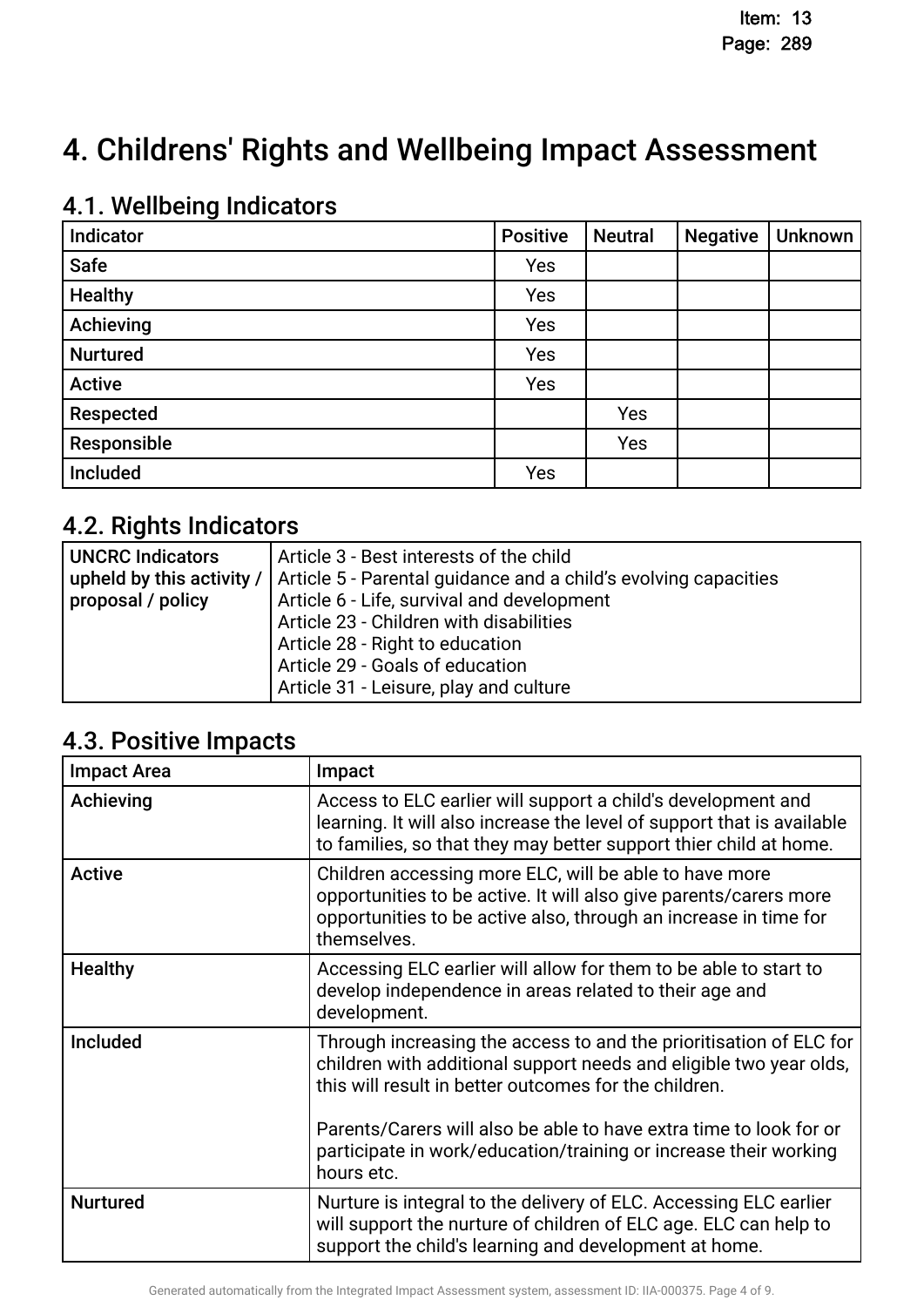| <b>Impact Area</b> | Impact                                                                                                                                                                                                                                                                                                                                                   |
|--------------------|----------------------------------------------------------------------------------------------------------------------------------------------------------------------------------------------------------------------------------------------------------------------------------------------------------------------------------------------------------|
| <b>Safe</b>        | Early Years Practitioners are provided with training and<br>development opportunities in not only working with children but<br>also in working with families. Access to ELC can allow for<br>opportunities for practitioners to work in partnership with a range<br>of other services to help reduce the incidence and impact of<br>childhoos adversity. |

## 4.4. Evidence

| <b>Type</b>              | <b>Source</b>                                        | It says?                                                                                                                                                                                                                                                         | It Means?                                                                 |
|--------------------------|------------------------------------------------------|------------------------------------------------------------------------------------------------------------------------------------------------------------------------------------------------------------------------------------------------------------------|---------------------------------------------------------------------------|
| Internal<br>Consultation | Focus groups.<br>Practitioners and<br>parents/carers | Families that have children<br>with additional support<br>needs would like to be able<br>to have the opportunity to<br>access ELC that best meets<br>their needs.<br>Staff would like to be able to<br>support children earlier on<br>and to have smaller groups | Children aren't always being<br>able to access their full<br>entitlement. |
|                          |                                                      | transitioning into ELC, so that<br>support can be improved.                                                                                                                                                                                                      |                                                                           |

# 4.5. Accounting for the Views of Children and Young People.

In relation to the proposed policy changes, it was the parents/carers and practitioners that were engaged. Their views and understanding of the needs of the children were taken into account.

# 4.6. Promoting the Wellbeing of Children and Young People.

Through improved child and family wellbeing and resilience.

# 4.7. Upholding Children and Young People's Rights.

The proposal will support the delelopment of more confdent and self assured children. It will improve equality.

# 4.8. Overall Outcome.

No Negative Impacts Identifed.

Children will be able to access Funded ELC entitlement earlier. The changes to the priorities will ensure that children that require it, will be able to access the setting that best meets their needs. The changes will also improve accessibility to ELC.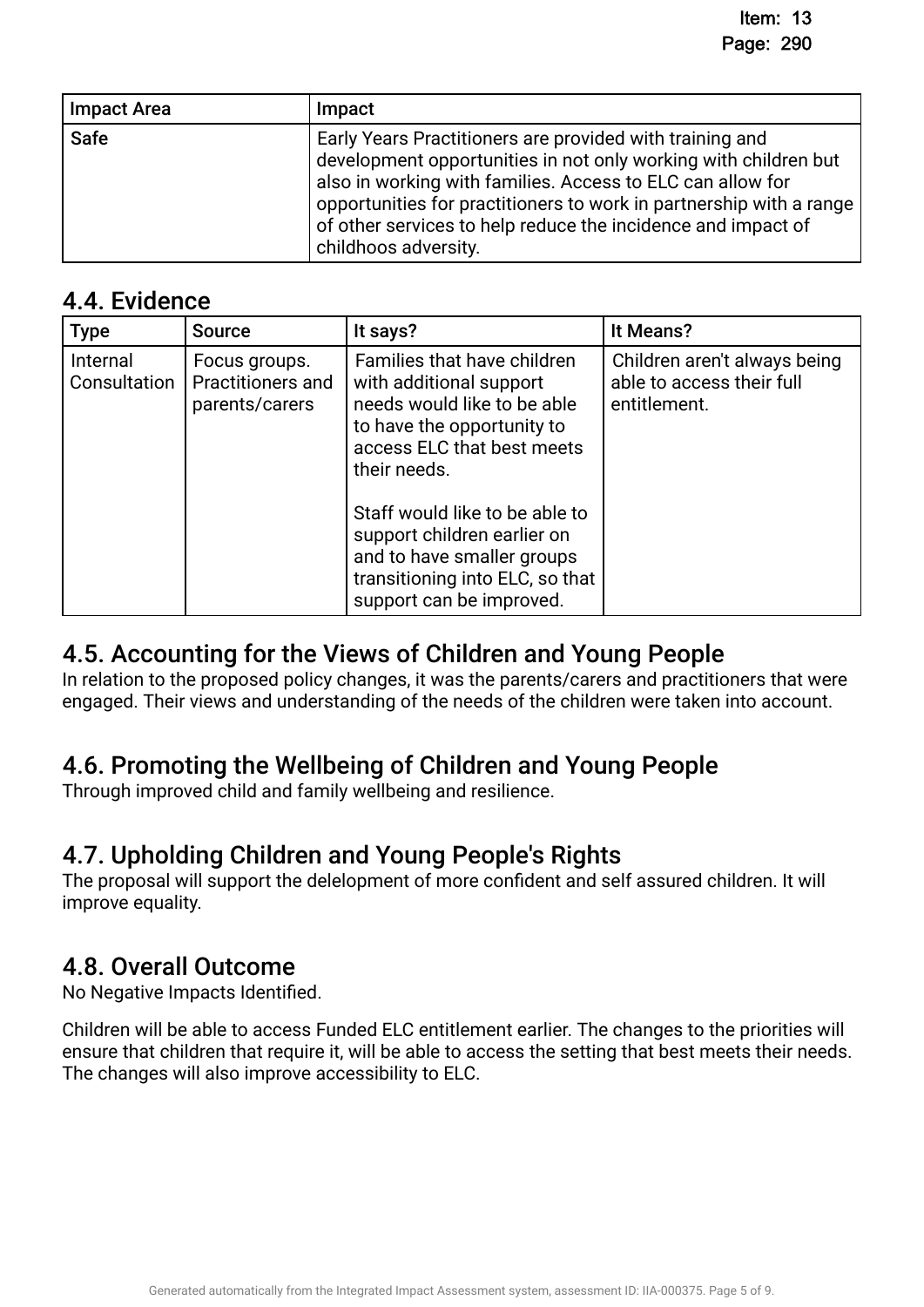# 5. Equalities and Fairer Scotland Duty Impact **Assessment**

# 5.1. Protected Groups

| Indicator                            | <b>Positive</b> | <b>Neutral</b> | <b>Negative</b> | <b>Unknown</b> |
|--------------------------------------|-----------------|----------------|-----------------|----------------|
| Age (Younger)                        | Yes             |                |                 |                |
| Age (Older)                          |                 | Yes            |                 |                |
| <b>Disability</b>                    | Yes             |                |                 |                |
| Race                                 |                 | Yes            |                 |                |
| <b>Religion or Belief</b>            |                 | Yes            |                 |                |
| <b>Sex</b>                           |                 | Yes            |                 |                |
| <b>Pregnancy and Maternity</b>       |                 | Yes            |                 |                |
| <b>Sexual Orientation</b>            |                 | Yes            |                 |                |
| <b>Gender Reassignment</b>           |                 | Yes            |                 |                |
| <b>Marriage or Civil Partnership</b> |                 | Yes            |                 |                |

# 5.2. Socio-economic Groups

| Indicator                   | <b>Positive</b> | <b>Neutral</b> | <b>Negative</b> | Unknown |
|-----------------------------|-----------------|----------------|-----------------|---------|
| Low income                  | Yes             |                |                 |         |
| Low wealth                  | Yes             |                |                 |         |
| <b>Material deprivation</b> |                 | Yes            |                 |         |
| Area deprivation            |                 | Yes            |                 |         |
| Socioeconomic background    | Yes             |                |                 |         |

# 5.3. Positive Impacts

| <b>Impact Area</b> | Impact                                                                                                                                                                                                                |
|--------------------|-----------------------------------------------------------------------------------------------------------------------------------------------------------------------------------------------------------------------|
| Age (Younger)      | Children of ELC age will have access to fully funded early<br>learning and childcare at an earlier stage.                                                                                                             |
| Age (Younger)      | Children will be able to access ELC earlier. There will be<br>increased opportunities for development and learning. There will<br>also be increased wellbeing and resiliance.                                         |
| <b>Disability</b>  | Improved access to services for children with an identified<br>additional support need.                                                                                                                               |
| <b>Disability</b>  | Improved opportunities for families and children.                                                                                                                                                                     |
| Low income         | Through being able to access suitable ELC at an earlier stage,<br>parents/carers will have more opportunity to be able to access<br>training, education and employment opportunities that better<br>meet their needs. |
| Low income         | Improved opportunities for families to access learning,<br>development and training opportunities in order to seek better<br>employment options.                                                                      |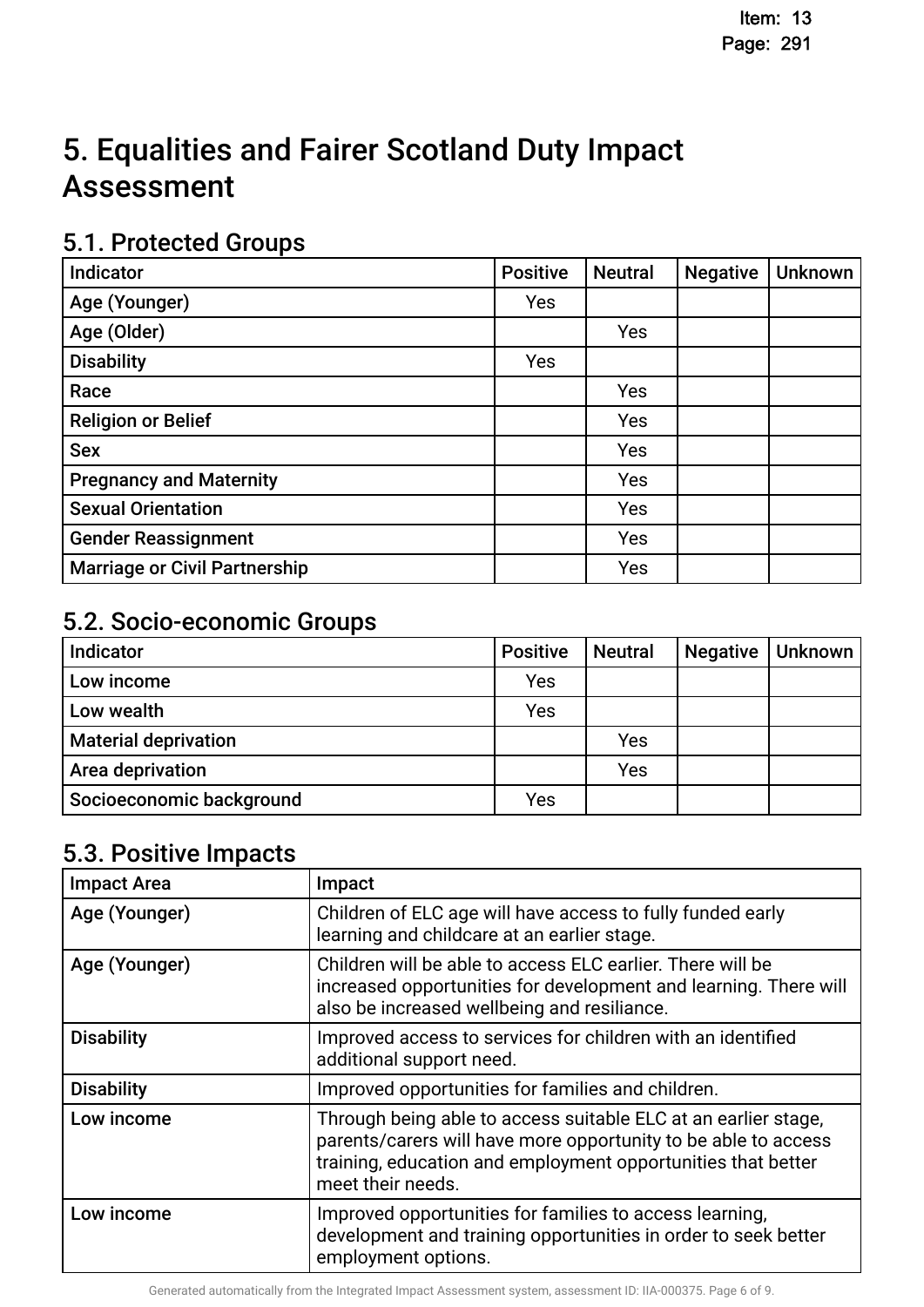| <b>Impact Area</b>          | Impact                                                                                                                                                                                                              |
|-----------------------------|---------------------------------------------------------------------------------------------------------------------------------------------------------------------------------------------------------------------|
| Low wealth                  | Reduced outgoings, resulting from reduction in childcare costs.                                                                                                                                                     |
| Socioeconomic<br>background | Increased opportunities for children, through earlier access to<br>Funded ELC. Also, increased opportunities for families, as a<br>result of more time to be able to access training, development<br>and education. |
| Socioeconomic<br>background | Increased opportunities for families to access education and<br>training opportunities, as a result of being able to access funded<br>ELC earlier.                                                                  |

### 5.4. Evidence

| <b>Type</b> | <b>Source</b>                     | It says?                                                                                                                      | It Means?                                                            |
|-------------|-----------------------------------|-------------------------------------------------------------------------------------------------------------------------------|----------------------------------------------------------------------|
|             | Internal Data   eligible two data | Challenges in families<br>accessing ELC due to access   access their full ELC<br>to own transport or poor<br>transport links. | Families aren't able to<br>entitlement at times due to<br>transport. |

### 5.5. Engagement with affected groups.

There has been engagement with a range of practitioners supporting early years and also parents and carers.

### 5.6. Ensuring engagement with protected groups.

Through engaging with a range of practitioners to seek input and feedback from families. This includes education and health practitioners.

# 5.7. Evidence of engagement.

Focus group discussions with practitioners, taking place between April to June 2021.

# 5.8. Overall Outcome.

No Negative Impacts Identifed.

All feedback from families was in full support of the changes being made. Also, the feedback from practitioners fully supported the proposed changes.

## 5.9. Improving Relations.

Continued engagement and actions resulting from the engagement, to show that feedback is being seriously considered/taken into account.

# 5.10. Opportunities of Equality.

The changes taking place will ensure that families will have access to ELC earlier. It will also improve accessibility of ELC for those families that have identifed needs.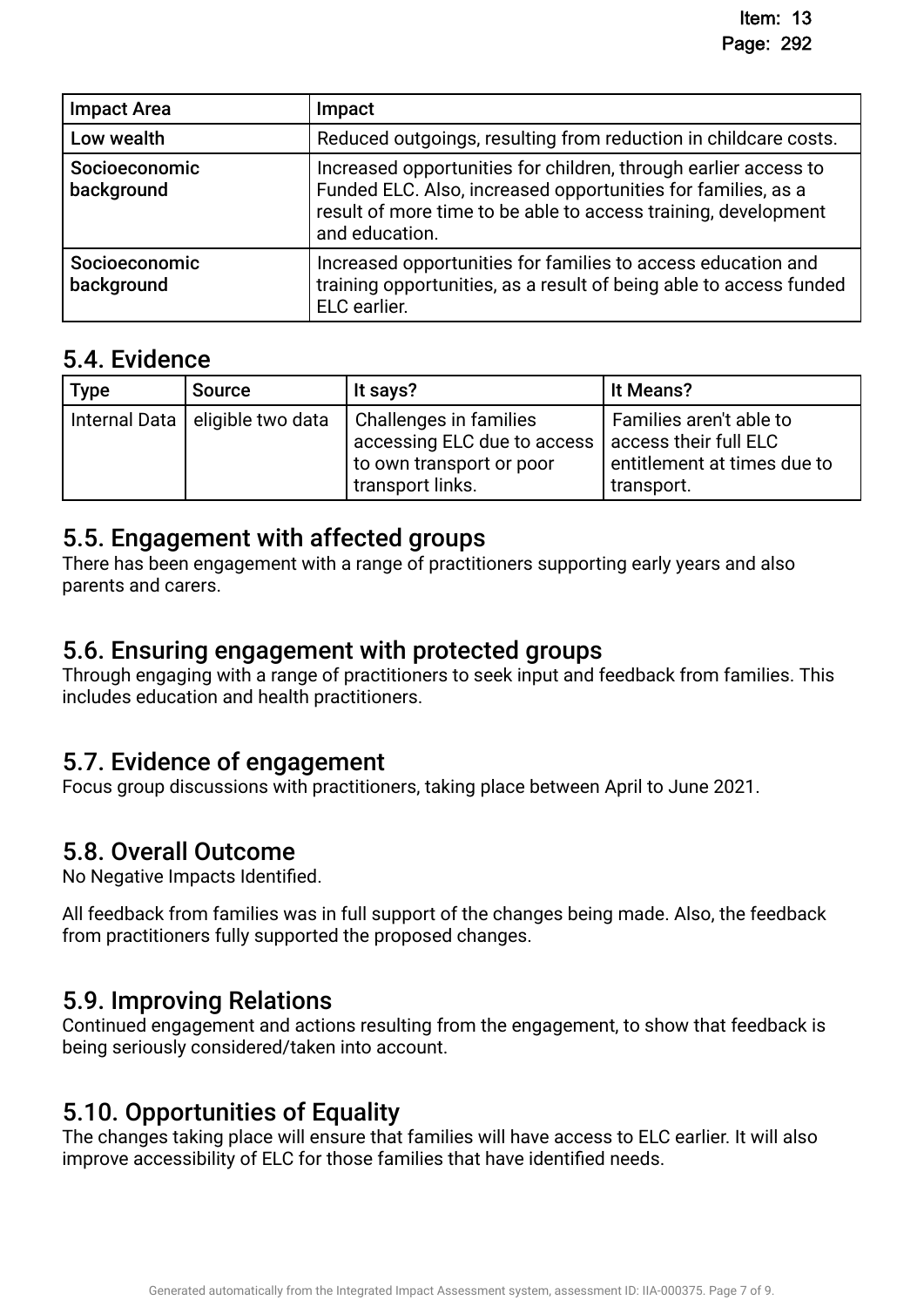# 6. Health Inequalities Impact Assessment

## 6.1. Health Behaviours

| Indicator                             | <b>Positive</b> | <b>Neutral</b> | <b>Negative</b> | <b>Unknown</b> |
|---------------------------------------|-----------------|----------------|-----------------|----------------|
| <b>Healthy eating</b>                 | Yes             |                |                 |                |
| <b>Exercise and physical activity</b> | Yes             |                |                 |                |
| Substance use - tobacco               |                 | Yes            |                 |                |
| Substance use - alcohol               |                 | Yes            |                 |                |
| Substance use $-$ drugs               |                 | Yes            |                 |                |
| <b>Mental health</b>                  |                 | Yes            |                 |                |

## 6.2. Positive Impacts.

| <b>Impact Area</b>                       | Impact                                                                                                                                                                                                                                 |
|------------------------------------------|----------------------------------------------------------------------------------------------------------------------------------------------------------------------------------------------------------------------------------------|
| <b>Exercise and physical</b><br>activity | Children accessing funded ELC will have a range of opportunities<br>for play and outdoor learning. Being able to access funded ELC<br>will allow for, on average, increasing the level of physical activity<br>in children of ELC age. |
| <b>Healthy eating</b>                    | Fully funded nutritious meals and snacks are provided to those<br>children accessing funded Early Learning and Childcare.                                                                                                              |

# 6.3. Evidence

| <b>Type</b>          | <b>Source</b>                    | It says?                                                                                                                         | It Means?                                                                                                                             |
|----------------------|----------------------------------|----------------------------------------------------------------------------------------------------------------------------------|---------------------------------------------------------------------------------------------------------------------------------------|
| <b>Internal Data</b> | census data                      | It states the number of<br>children that are missing out<br>on funded entitlement hours,<br>due to their date of birth.          | There are many children in<br>Aberdeenshire who aren't<br>able to access ELC shortly<br>after their third birthday.                   |
| Other<br>Evidence    | <b>Public Health</b><br>Scotland | Children accessing ELC will<br>have more access to grean<br>space, social interactions<br>and imaginative play<br>opportunities. | In the main, children will<br>benefit more from having<br>accessed funded ELC as<br>soon as they are able to<br>access the provision. |

# 6.4. Overall Outcome.

No Negative Impacts Identifed.

The inclusion of an additional term will beneft all children that are impacted by the change. They will have access to fully funded early learning and childcare (ELC) at an earlier stage. The changes to the policy, in terms of the prioritisation, will ensure that those families facing the greatest challenges will have access to ELC setting in an area that best meets their requirements.